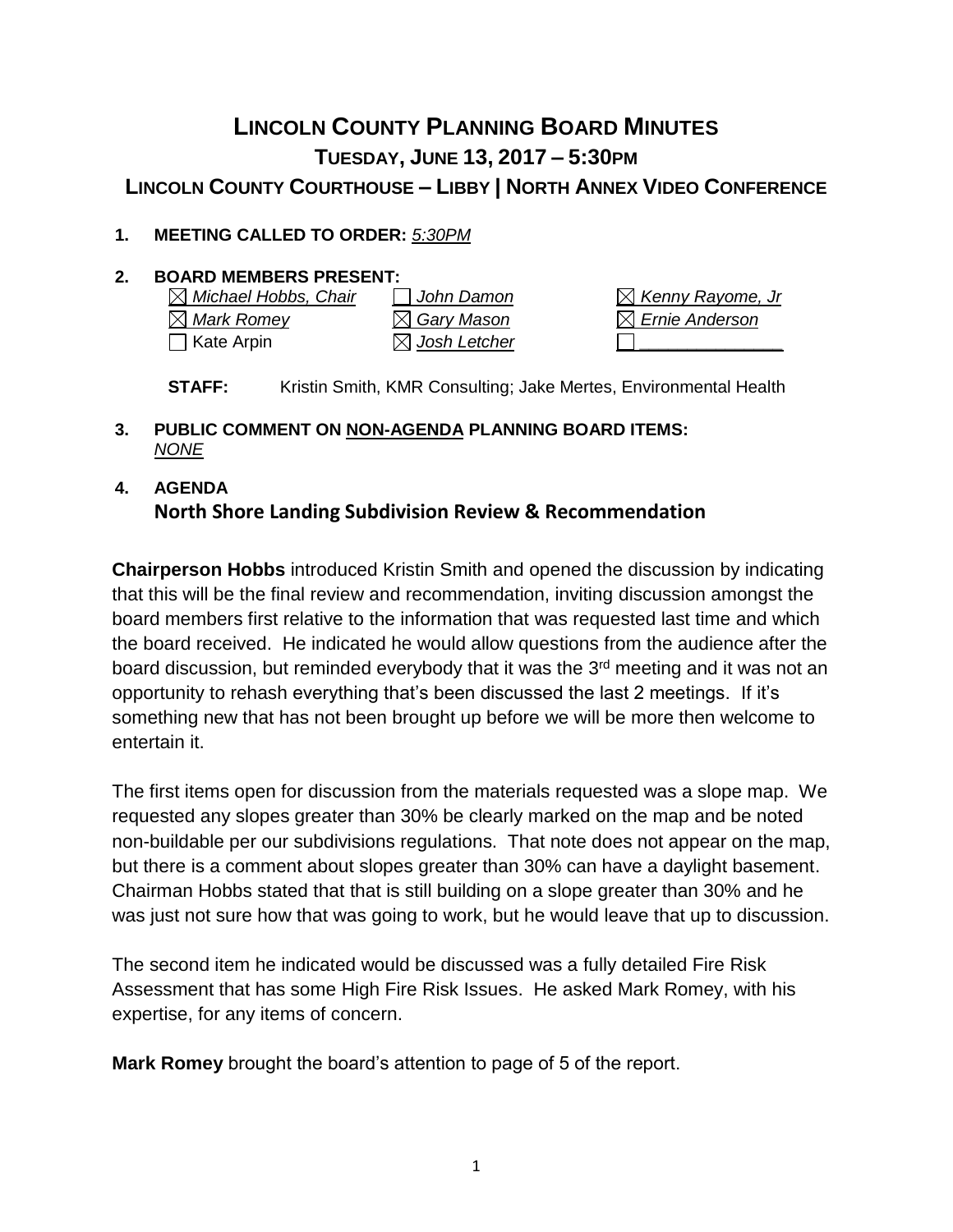**Chairman Hobbs** there are 2 areas in here where it talks about the probable fire behavior and the property's resistance to control. Wildfire ignition sources to the west has potential to move into the subdivision as the prevailing wind from the west increases coming across the reservoir making it a potential control problem. Here it says currently on the west half of the subject of the property the existing fuel condition such high or above burning conditions torching, spotting, this will result in high resistance to control.

He then read the recommendations from the Fire Risk Assessor (see document in file) and said they should be included as a condition since it is valid to reduce risk for future homeowners.

**Mr. Romey** stated that the high density of the homes and high fire risk is of concern.

**Chairman Hobbs** said the other major item requested was an updated map showing various well locations that was provided. They were able to get additional well sites marked on the map.

The last item requested was a geotechnical report. The developer hired Slopeside Engineering who did a rather extensive look at the soil types. Soil types in their evaluation was mainly from type B and Type C soil. Terms in the soil classification that OSHA uses it starts out stable rock which is basically bedrock goes down through bedrock stable rock type A type B type C. type c is the least stable soil in the soil classification system. Doesn't mean bad but least stable. Contains sand cobles small rock silk sandy clay. They gave good recommendation on the slopes, liquid and plasticity indexes. Of the soil to see and maintain. Any structural film material had to be compacted of a min of 95 % of the max dry density by the stmd6908 test a valid test for structure fill. Good recommendations on the cut slopes, permanent. Cut slopes -2 horizontal to 1 vertical. Structural fill slopes 2 horizontal to 1 vertical. Greater than 20 ft. on a fill should be benched.

**Mark Romey** asked if a transportation study was done.

There was some discussion about whether it was requested or not. No one remembered whether it was specifically requested, but all remembered discussing it.

**Chairman Hobbs** said the biggest issue still remaining is how many lots are going to be. What is really going to happen to that 30% side slope? That will dictate the number of lots, which dictates the transportation? In looking at slope map, we've discussed fuels. Any other comment or questions on fire risk assessment?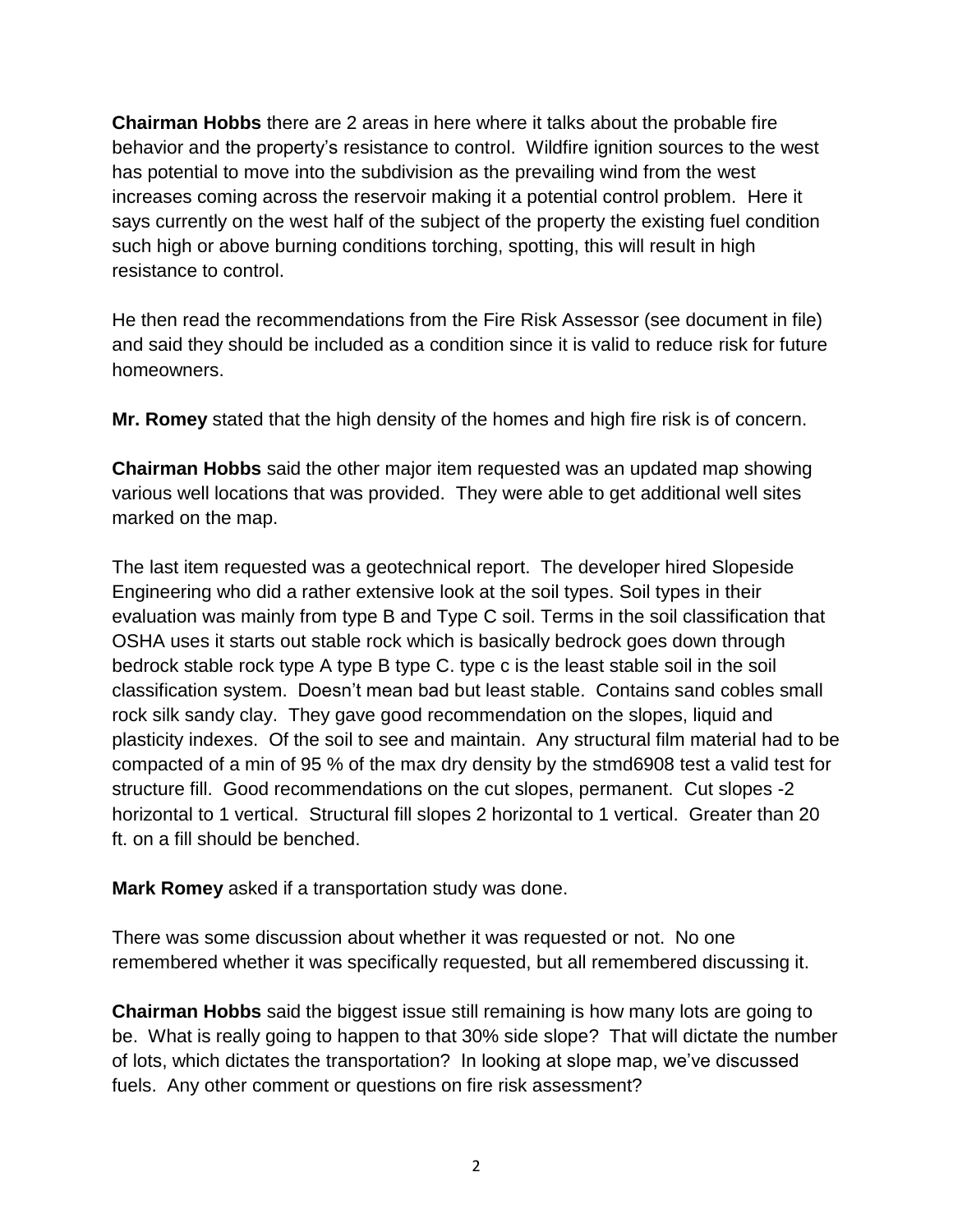**Mark Romey** said he would have a tough time supporting all the housing units proposed in light of the fire risk: campground burning, Forest Service, historic fires.

Chairman Hobbs said the Risk Assessment raised the same points. That surrounding this property on 2 sides are potential south were campers are at the lake, starts and leave fires (high risk) create a hazard and problem for the area. But he thought that the main issue the density and if it is reduced from a structure standpoint then fire risk is going down accordingly but not going away when you live in the woods. Developer has discussed a fire system so that more than we usually get in rural areas.

**Kristin** noted that one access to the project site (ie Douglas Hill) is of high concern with not alternate route.

**Chairman Hobbs** noted the Fire Risk Assessment observed the need for an exit out of the South.

**Don Turman** said the road to the south is a County road that goes down to the south property goes right to the lake. The property is surrounded by water. There are 3 accesses out to the Douglas Hill. More roads leaving the area then just that –water is also there. He noted that the conditions will be met prior to final plat to reduce risk.

**Chairman Hobbs** said that one exit in the far northeast corner crosses forest service property, and asked if the developer had approval from the forest service to cross their property?

**Andy Belski** (developer representative) said there was a recommended condition to get the Forest Service permit for the third.

**Chairman Hobbs** noted that right now there was only 2 accesses. And he wanted to make sure everyone understood the Board was not approving it with just the 2 accesses.

**Larry Stewart (developer)** talked about the road being the "Old Highway" going to a cemetery and the different widths of the road.

**Chairman Hobbs** said from the board's standpoint the main issue still need to address is this 30% slope issue and asked for the board's comments/questions.

**Gary Mason** asked if it was this state requirement you can't build on 30%?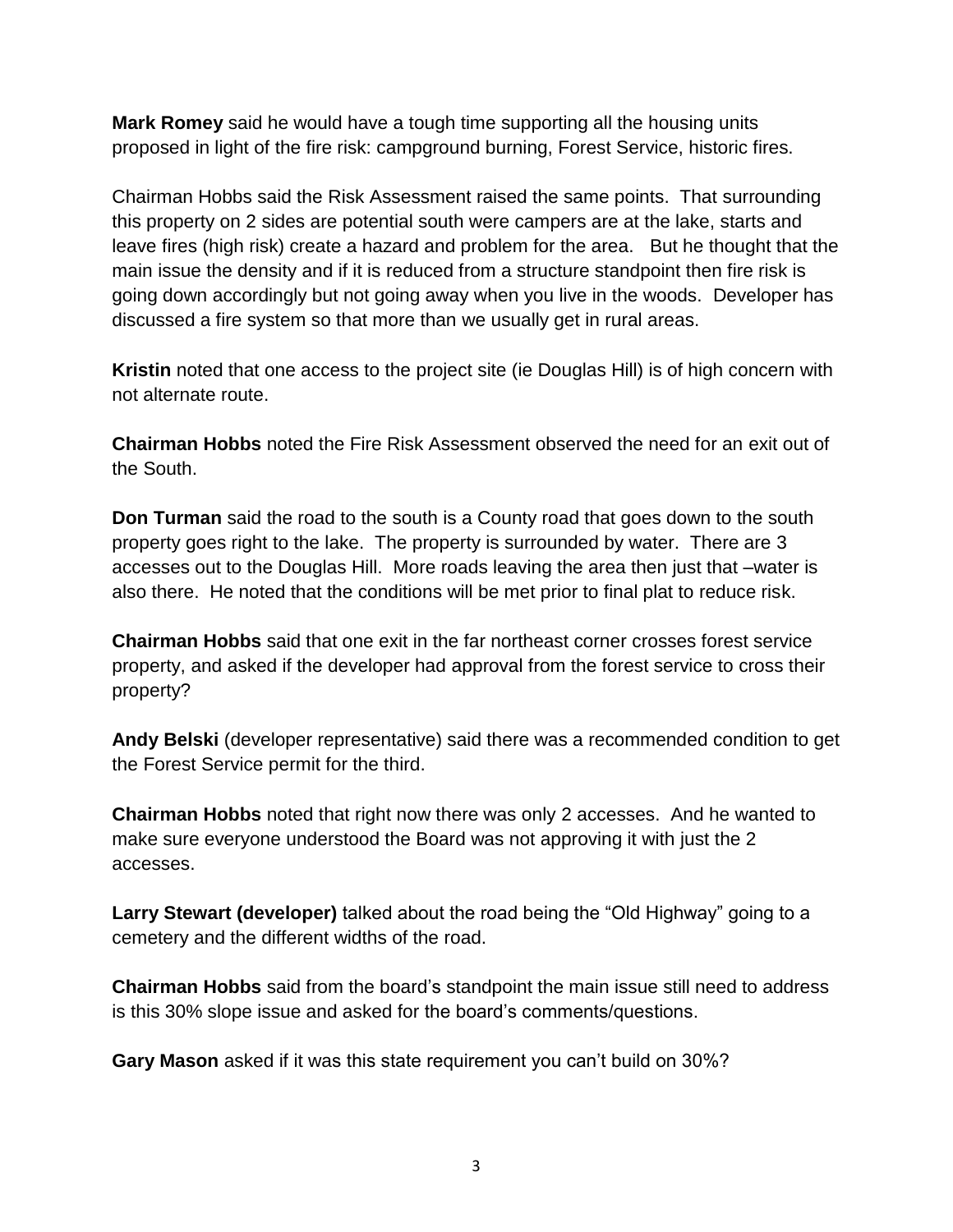**Kristin** read the provisions of the Lincoln county subdivision areas, that one of the first provision is identifying lands that are unsuitable for subdivision, which includes slopes greater than 30%.

**Chairman Hobbs** stated that that was the key - unsuitable, slopes greater than 30%. That doesn't mean you can't excavate it out and make a flat slope it just means if the slope is greater than 30% it's unsuitable for develop. That's what the regulation reads. There's a whole lot of that on the plat in terms of lots that exceed 30% that are unbuildable. The county requires those areas as no buildable zones. What would the variance be requisitioned to allow building anything on a slope greater that 30%?

**Josh Letcher** asked if they could request a variance?

**Kristin** said historically the county has required that the plat indicate no-build areas greater than 30%.

**Hobbs** asked what the variance would look like? Building on slopes greater than 30%

**Kenny Rayome** said that would send a bad precedence.

Josh said he builds houses for a living and nothing down there scares a builder to build greater than 30%. I'm torn between this rule 30% greater unbuildable but you drive around Montana and places being built. Who said it was unsuitable? Guys that don't have the experience. I have a problem with the rule. A variance would be good.

**Kenny** said he understood where Josh was coming from, but did not want to open that "can of worms". He said they would have to be very careful.

**Josh** said in Eureka that best building sites are the farm land they are trying to protect with these subdivision regulations. This land was useless for anything other than subdivision. It is not timber or ag land. He sees it as better places to put homes than on farmer's fields. Perhaps we could change the regulation.

**Chairman Hobbs** said he agreed with trying to protect farmland, but we have a regulation and the only way around it is a variance, but we can't say ignore the regulation.

**Gary Mason** asked if there something that could be requested to account for building sites.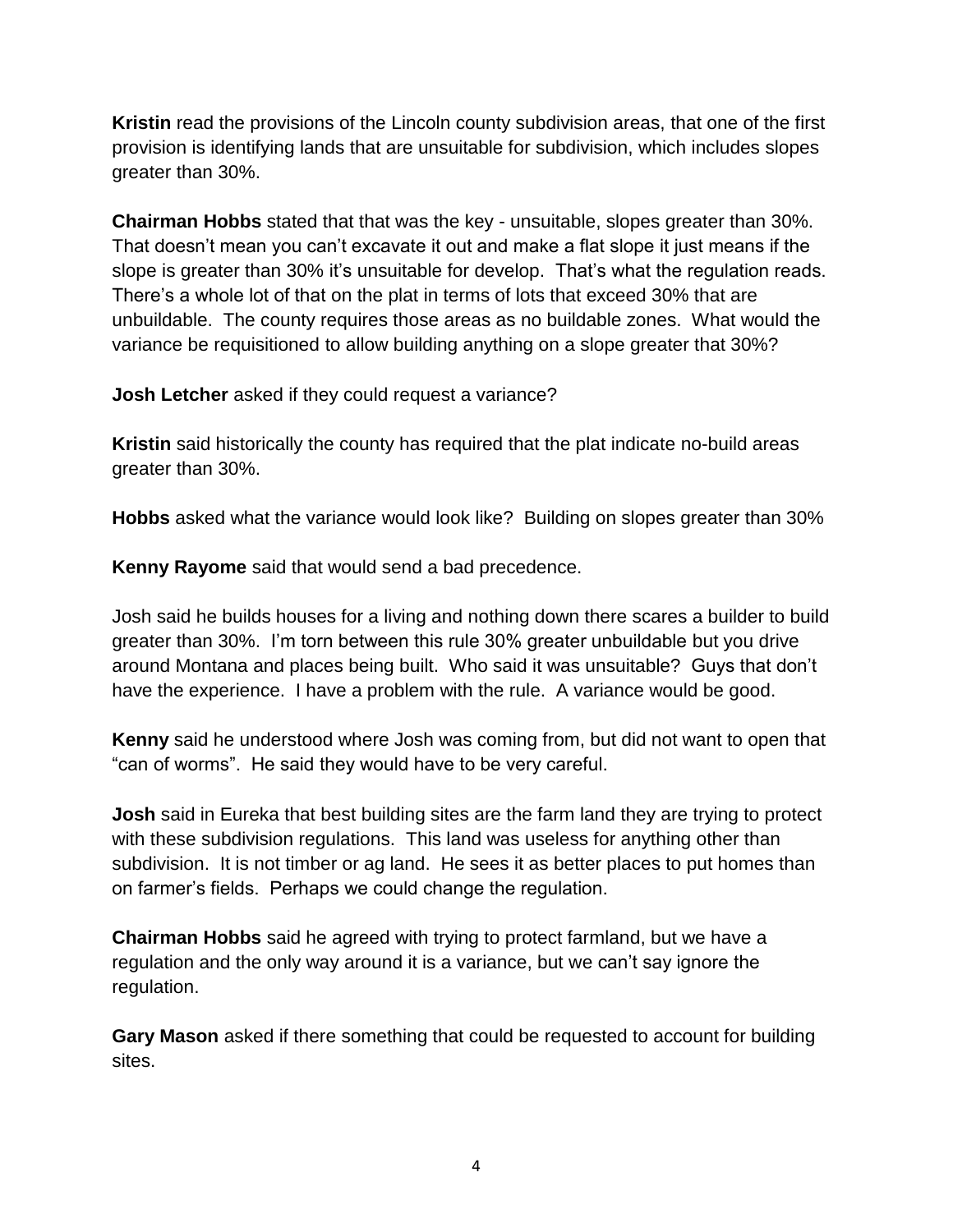**Larry Stewart** asked to address the Board …..came up with split-level ideas and driveways to meet the regulations based on Lisa's guidance. Didn't change the map last week because the planner changed. We thought we were giving you what you asked for and were following Lisa's guidelines. Don's been building roads for 35 years and I've been building homes for 35 years.

**Kristin** wanted to clarify for the record that the request from the Planning Board to have the developer put the areas greater than 30% slope on the map came before she was asked by the County to assist with their planning needs.

**Chairman Hobbs** said the lots were going to sell or not. The best ones always sell first.

**Kenny Rayome** said he thought it looked like 22 lots would be affected.

**Andy Belski** said there were about 8 lots that they had to "sculpt" in order to meet the regulations. He said the regulation did not address whether it was before or after ground has been modified. Doing this way allowed for 9% or less driveway slopes and building sites of 30x30. He said Lisa gave him the suggestion that that was acceptable. We didn't provide with a "no-build" map" because in our conversation with Lisa there are no lots that cannot be built if it can be sculpted.

**Chairman Hobbs** asked Mr. Belski if property is 70% slope than it can just be graded down to fit.

**Josh Letcher** said most of those lots were 80% on Dream Catcher Estates and they got away with it.

**Kristin Smith** said she did not think that project came in before the subdivision regulations had changed. She also reminded the Board about the process of subdivision review, which evaluates the impacts to the natural environment and the public health and safety. Considering how this subdivision will impact existing conditions as well as the future residents that live there.

**Kenny Rayome** asked if they really needed those 8 lots**.** 

**Larry Stewart** said many, many counties do it differently. He said he spent thousands of hours trying to design and thinks it is a moving target. He suggested this was the last piece of developable property in Lincoln County. Have done "true justice" to planning; optimizing the situation.

**Don Truman** said the slopes were not continued – they were sharp pitches. "Fix" 3 or 4 with moving dirt and actually good for the environment.

**Kenny Rayome** said he had not had an opportunity to visit the site, but trust's Josh's comments.

**Chairman Hobbs** said a variance wasn't needed since it doesn't preclude sculpting. He thought the geotechnical report was good and the recommendations should be in the final plat.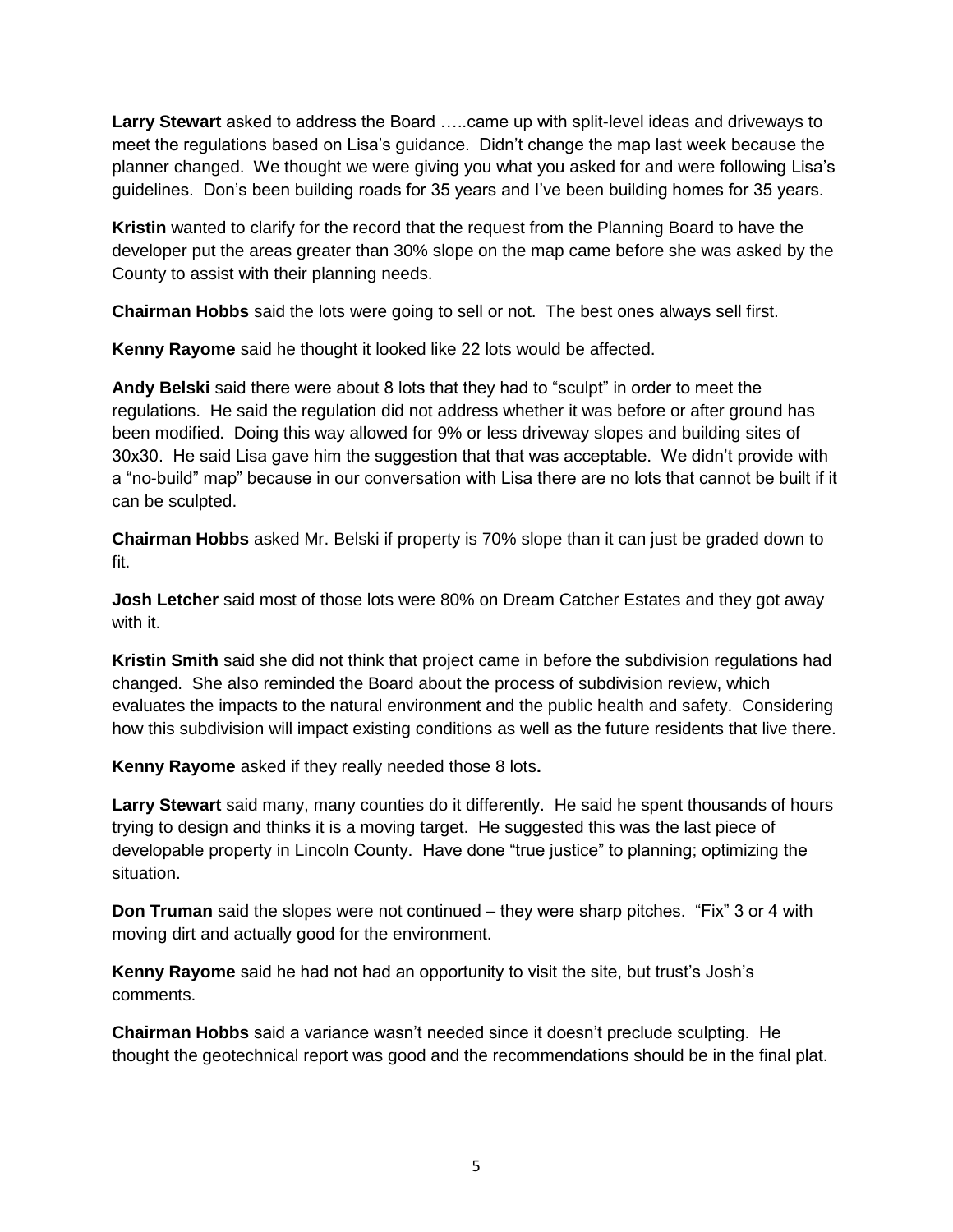**Kristin** asked if the Board was going to go through the conditions and finalize them with a recommendation.

**Hobbs** asked for a motion regarding the geotechnical report.

#### **Kenny MOVED to make the recommendations of the geotechnical report be a condition of final plat. Gary Mason SECONDED.**

**Chairman Hobbs** then identified the Fire Risk Assessment and read the recommendation.

**Don Truman** said the risk will be reduced because of all the roads creating fire breaks.

**Chairman Hobbs** continued reading the recommendation.

**Kristin Smith** said it is not unprecedented that the County has asked for secondary access in the past.

**Chairman Hobbs** asked who owned the property.

**Debbie Tribbel** stated that it was owned by the Roe family and could not be subdivided.

**Hobbs** asked for a motion on the Fire Risk Assessment

**Kenny Rayome made a MOTION to incorporate the Fire Risk Assessment recommendations into the conditions of approval. Ernie SECONDED. Motion PASSED.**

**MOTION to accept Geotechnical Report and requirements as a condition of final plat approval PASSED.** 

**Cindy Ruth** asked if they had approved the preliminary plat because it sounded like they were approving final plat.

**Kristin Smith** explained that this was the preliminary plat process and the Planning Board was adding conditions and modifying any that need modified from the staff report and previous Board meetings. This is only preliminary approval and the developer has 3 years to comply with the conditions.

**Chairman Hobbs** began summarizing the conditions and suggested revising condition #9 to add the Fire Risk Assessment in certain areas; including the covenants.

**Mark Romey** asked to talk about condition 15 related to atvs and docks noting that part of it should be omitted because they can't control on public roads.

**Chairman Hobbs** noted that some of the conditions related to covenants should have been deleted after the last meeting and identified those.

There was some discussion about where to put the geotechnical report. The consensus was to replace 18 with the geotech recommendations and that it would not be tied to any specific engineer.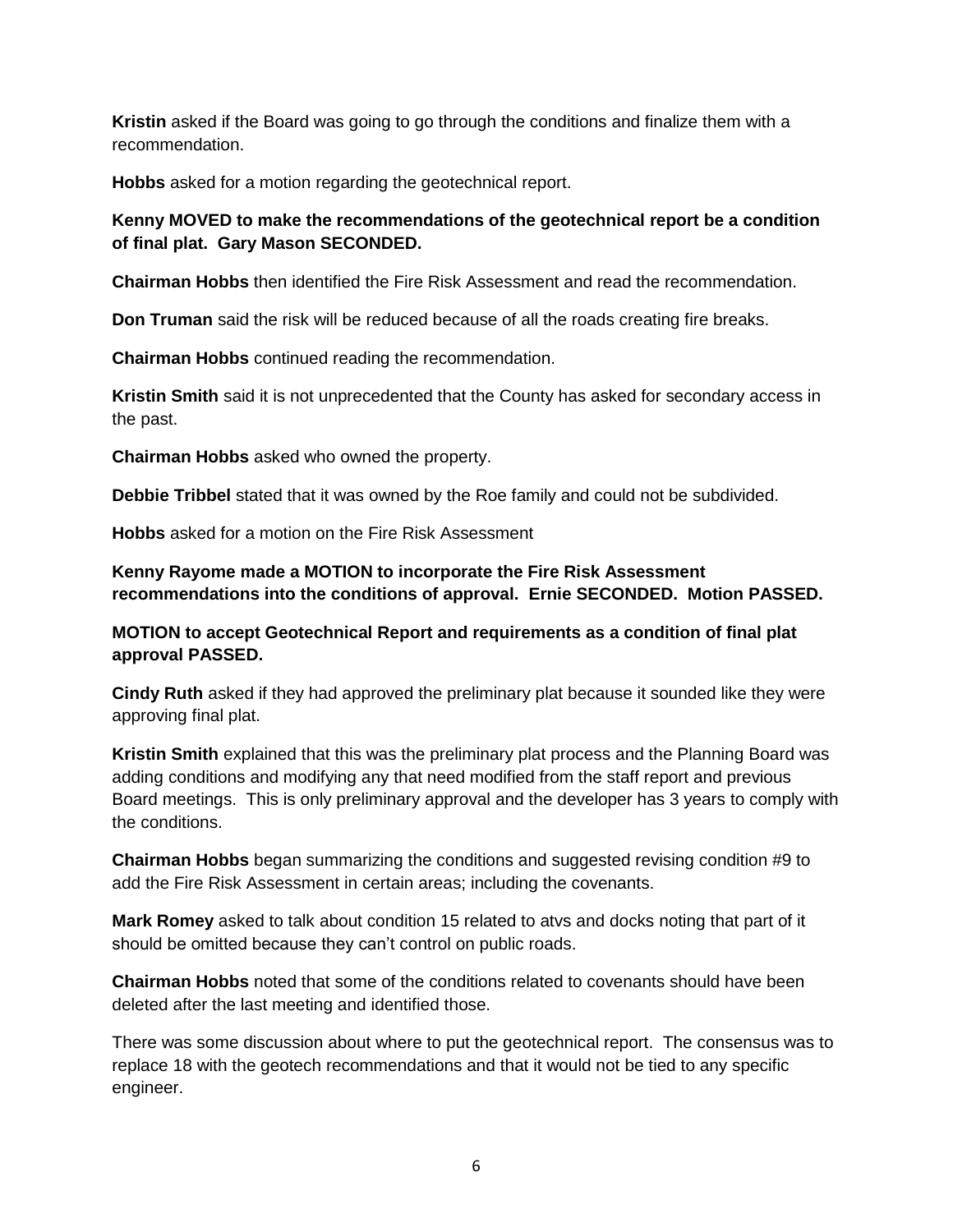**Larry Stewart** noted as people develop the lot they will be required to have a geotech specific to their house design.

**Chairman Hobbs** said it makes sense, but since the County has no building permit then it was very difficult to enforce. He asked Kristin where to put the Fire Risk Assessment in the section of the covenants.

**Ernie** asked if the engineering should be in the covenants and as a regular condition.

**Chairman Hobbs** said yes, and wanted to make sure the FRA was in there. He then said the geotech should be included in the section on roads.

**Andy Belski** said there 4 different conditions that had to do with complying with the Lincoln County Road Standards.

**Chairman Hobbs** suggested making it #11. Access roads and driveways shall be constructed in accordance with the geotech recommendations.

**Kristin** asked about the common areas and that the sand mounds would be in certain ones. She could not locate one of them. **Belski** pointed to the smallest common area on the map.

**Chairman Hobbs** opened up public comment with the caveat that comments be focused on the new information being discussed.

**Audience (Katherine) member (INAUDIBLE)** said Old Hwy 37 was officially abandoned in 1958 so it has long not been a highway and there is no access out of the south portion of property.

**Kenny Rayome** asked if the water line for Rexford ever got addressed. **Hobbs** said yes.

**Cindy Ruth** is adjacent property owner with husband John. She was encouraged by Mr. Stewart mentioning Helena as an example to follow and suggested there be impact fees to pay for police, fire, etc. She had called dispatch because she was confused by comments received from Eureka police because the Eureka police have no jurisdiction in the area, only the county sheriff. She apologized for bringing up the next issue in public, but she has brought it up privately to the individual and nothing has happen. She read sections of state law that guide planning board members to recuse themselves or publicly acknowledge when they have a conflict of interest. She referenced Josh Letcher in some ownership documents with Stewart Homes and Truman Construction. There was some back and forth about what the details of ownership of business and property. She suggested that he was vested in the outcome of this project.

**Josh** stated that he did not have a financial interest in the subdivision nor did he have an interest in Koocanusa Escapes.

**Hobbs** stated as the chair, he would like to keep it clean and avoid any future issues and asked for Josh to recuse himself from the vote.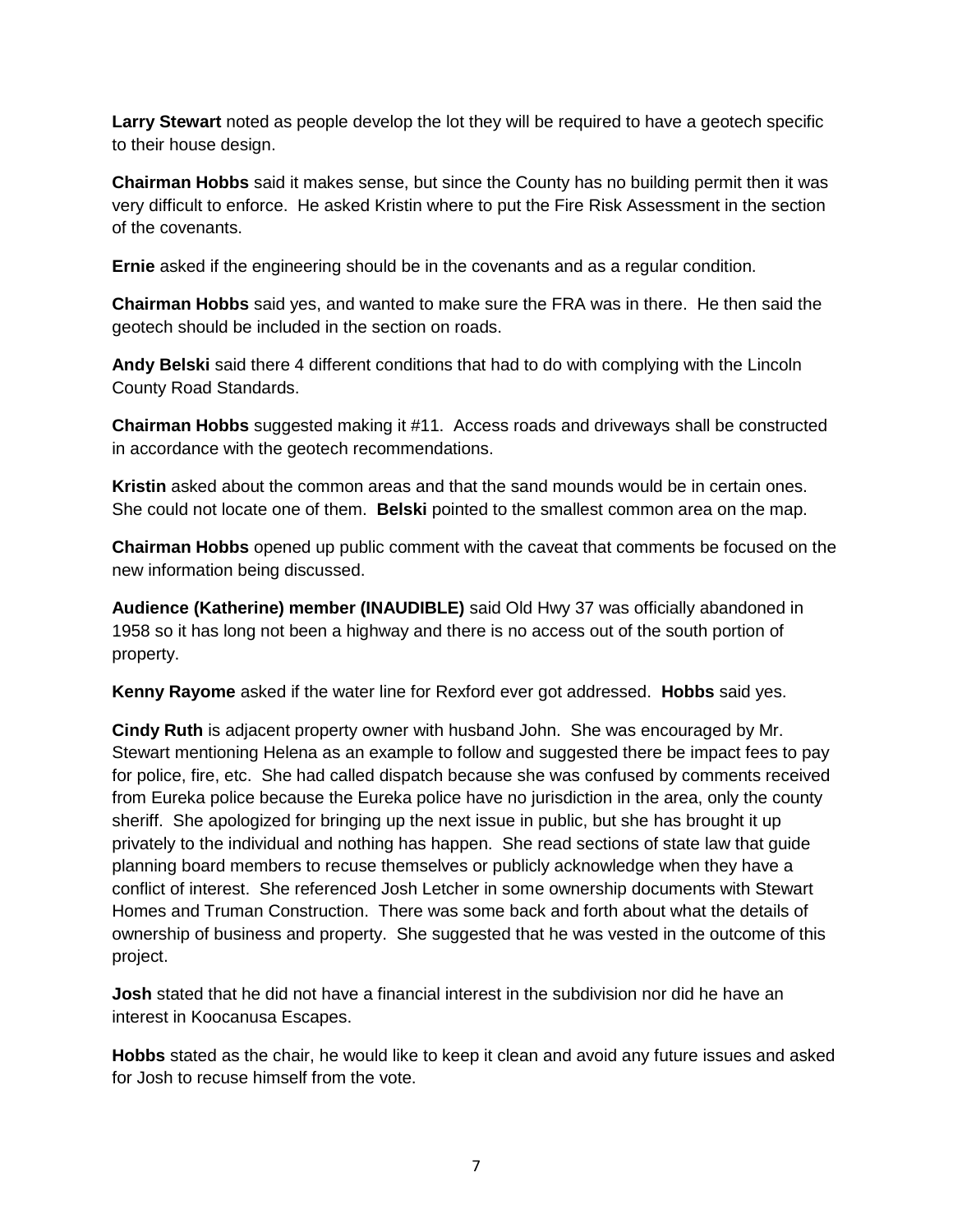**Kenny** wanted clarification on the distance from Eureka because of jurisdiction of police issue.

**Cindy Ruth** stated that she had called dispatch and they confirmed that the Town of Eureka police had no jurisdiction.

**Cindy Cheney** has a problem with the Board having regulations and not following those regulations, particularly with the 30% slopes.

**Hobbs** stated that that section of the regulations should be reviewed.

**Lety Frey** said she is surrounded on 3 sides by this development, and asked if previous subdivisions have had to abide by this provision? (re: slopes)

**Hobbs** said there are subdivisions out there that have been approved without it.

**Kristin** noted that others have had to comply.

**Hobbs** said that the commissioners ultimately decide on rule changes and interpretation.

**Lety** also asked about whether there would be a large water tank on the common area and how big.

**Don and Larry** stated that there would be a series of tanks and would be partially buried. **Larry**  said they've done much more during this preliminary process than most projects, but that there were trying to throw it out there where they thought they would land with the final design.

{multiple people talking … INAUDIBLE]

**Lety** asked if it was okay that the proximity of the development's water supply could be so close to her existing well?

**Larry** assured her yes, that the DEQ would have to approve all water and wastewater design.

**Kristin** wanted to make sure that everyone knew that all comments pertaining to water and wastewater will be forwarded to DEQ for their consideration during the review. She asked if there had been any discussion on surfacing of the roads. RESPONSE: no.

**Andy** stated the roads were designed to meet the Lincoln County Subdivision Regulations.

{multiple people talking … INAUDIBLE]

**>>>>>** someone was asking about the sand mounds and leach field. She noted that the Corps owned the land "in front of her" and they would have to grant approval for anything that goes on their land.

**Kenny** stated that before anymore comments about water and wastewater come up he suggested folks get their comments to DEQ because this board doesn't have much to do with it.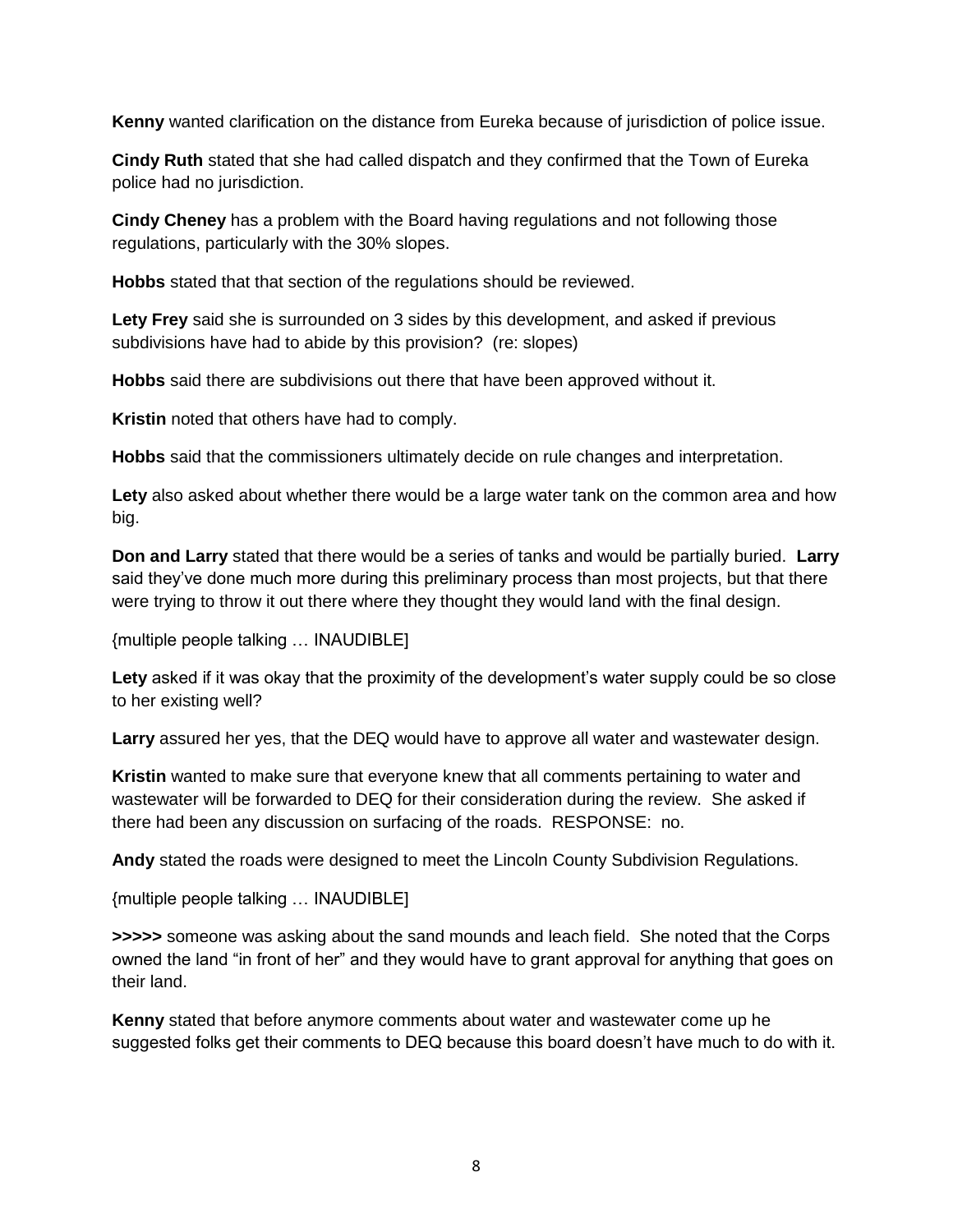**Gary Delorenzo** asked Kristin about the notification for the Planning Board meetings. He said a lot of people wanted to be there and asked if she had seen the petition in the paper of 500 signatures. {someone corrected it to 800}

**Kristin** said she had not seen a petition but would be happy to make it part of the record if someone forwarded it to her. She said the Planning Board meetings were not published in the paper, but in different electronic media.

**Gary** asked about the slope engineering and how the planning board was considering that in their review. He suggested it was by someone related to the developer.

**Andy Belski** said the owner, Josh Smith, just does geotechnical work. He used to own CNG Engineering and probably doesn't even know the Purdys.

**Gary** asked about the DEQ violation letter (re: Mariner's Haven) and whether they were going to cover that later?

**Hobbs** said it did not have anything to do with this subdivision.

**Gary** suggested the developer's history should be of concern to the Board. He said the road has not been resurfaced or paved in the 30 years that he's lived there.

**Hobbs** said that the Board doesn't have the authority to tell the County Road Department to maintain their roads.

**Gary** said he wasn't saying they did, he just thought the Board should consider it with the density of the site, because the county's road fund has continued to dwindle.

**Debbie Tribbel** is an adjacent property owner and wanted to thank Kristin for stepping in and to the Board for listening to concerns and a lot of consideration. [She passed out a letter for distribution]. She said as an adjacent property owner her due process has been violated with respect to publication of meetings, letters to property owners, and legal description. She emphasized the legal description that was on the original application and published in the paper referred to property that was in the middle of the lake. The application has T37N R27W it should be T36N R27W. She wondered how that could be missed with all the people reviewing it who have surveying and engineering degrees that it is sloppy. She noted 2 wells shown on the preliminary plat, but that the wells were dry and that they should be cannot be considered complete pursuant to Montana law (she referenced it is in the letter) and that there are still no logs recorded. She does not want to besmirch Larry's character, but was concerned about the gaping holes in the application. The density of homes proposed concerns her due to the traffic and recreation area. She and her husband built there home awhile ago, but the ground still shifts. [She passed around photos of a large slope cut from another area that did not adequately mitigate for run-off].

**Shawn Tribbel** had a question about the geotech report and aligning it with the preliminary plat approval. It sounded like the Board was putting it on the future homeowner to get a geotechnical report and do the homesite and driveway.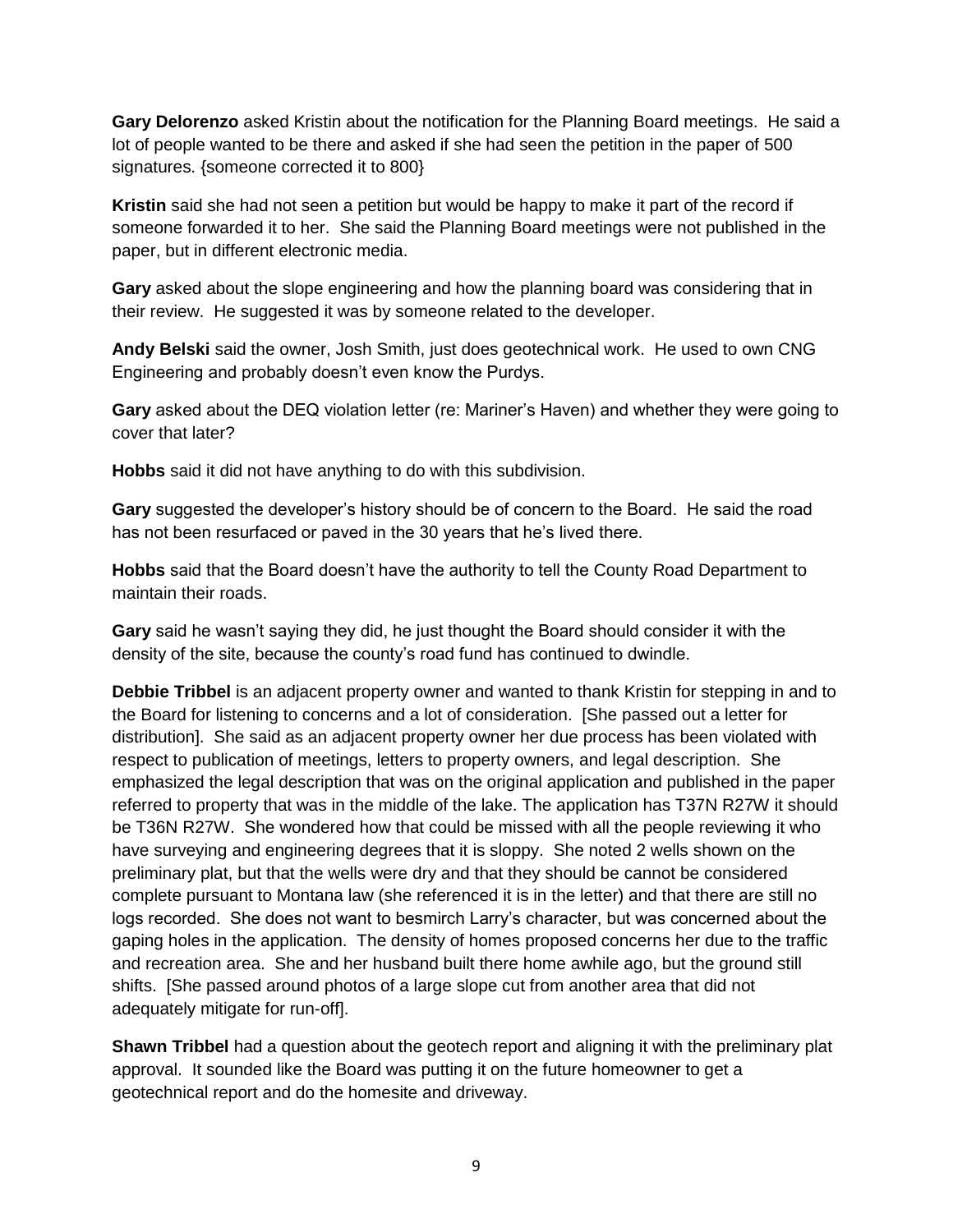**Chairman Hobbs** clarified that the report had specific recommendations to the developer for building the roads and driveways, which he will have to follow, and that by adding them to the covenants they would be associated with the property in perpetuity so that future homeowners could make informed decisions about their homesite. As long as there is an area on the lot they can build it; otherwise the developer will sculpt an area.

**Andy Belski** said there were specific lots that need to be sculpted prior to final plat approval so those lots will have a designated homesite already.

**Lety** asked about the maps provide by the consultant from the last meeting and whether they could be used to compare.

**Kenny Rayome** said he finds it insulting that a person who is not a licensed professional engineer presents contrary information to an engineer and claims to be such.

**Larry Stewart** said she has been taken to the board before and has misrepresented herself.

{multiple people talking – INAUDIBLE}

**Chairman Hobbs** said when there is an engineer's stamp on something that is gospel because they have to be responsible.

**Lety** said last time it seemed like the board was very concerned about the slopes, but now it did not seem to be an issue of concern.

**Chairman Hobbs** said that he is also an engineer (not a professional engineer, but a master's in civil engineering) and is a licensed land surveyor in 2 different states. He tore through the Slopeside report and did not find error in what was recommended.

**Lety** asked if he had been out to the site.

**Chairman Hobbs** said many people had and most importantly the geotechnical engineer.

**Gary Delorenzo** said the annual Lincoln Electric Coop meeting was held this spring and that the rates were going up due to the part-time residents and it costs the co-op users to subsidize the non-resident population.

**>>>>>Paul>>>> {inaudible**} someone said what we did not need was another trailer park, but is there something in this proposal that limits that type of development.

**Chairman Hobbs** answered that there is a time limit to the temporary RV use while building.

**Larry Stewart** said economically that this was not at the top of the list, but this level of development would not make sense to turn it into an RV Park.

{someone} said those {RV} are the type of lots are selling so of course it makes sense.

**Larry** said all the subdivisions from Pigeon Bridge south started as RV parks but have all turned into permanent homes.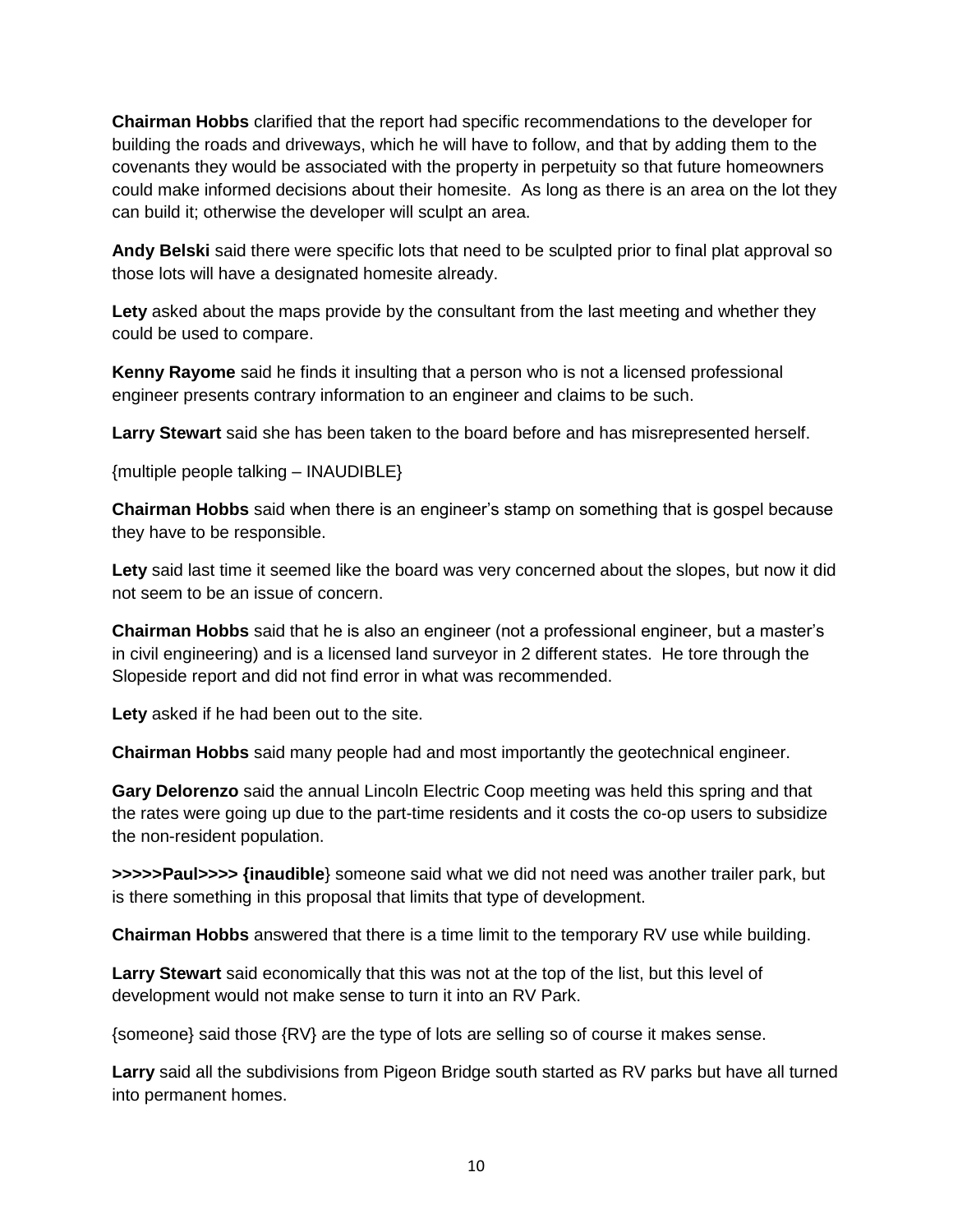{someone} said they are all bigger lots.

**Paul** said he doesn't want his property devalued as a neighbor. We have a huge problem in the county. This is exactly what is going to happen with this project. The covenants can change.

**Cindy Ruth** said the bottom line is that the developer has control over the covenants until 95% of lots sold. She said page 9 talked about the motorcycles, golf carts, atvs all allowed on community roads.

**Kristin Smith** said the materials that the developer submits cannot keep changing through the process. The Board has added conditions related to the covenants, and particularly with respect to RVs which cannot be changed without governing body review. She also mentioned that the only way for the county to address RVs as a land use – all those 800 people who signed the petition - let's have a discussion about zoning. It is the only way you will ever be able to control what happens next to you or on your property.

**Debbie Tribbel** asked for a water consultant when she hired Core Water Engineering. She was attacked the first meeting and did not represent herself as anything other than an environmental engineer. She was just looking through the application as another set of eyes to identify the holes in it and offer additional comment.

**Don** came expecting to hear pros and cons for approval or disapproval of a preliminary plat. It appears that we're talking about final plat. Just a process criticism.

**Josh Letcher** explained the process again, that there was still a lot the developers have to do before a final plat.

**Kristin** announced that the schedule and location for the commissioner's public hearing on the project.

{someone - INAUDIBLE} read some notes from a study about the tributaries of the Tobacco River and the water rights and availability for fisheries. [report was later received for the record]

{multiple people talking – INAUDIBLE} talked about the ground sloughing off into Lake Koocanusa. He used to have a Douglas Hill address, but that is gone now, into the lake.

**Kenny** said the project was sent to multiple agencies for their comments, but not everybody offers input.

**Chairman Hobbs** closed the public comment period and asked if someone was willing to put forward a motion to approve the preliminary plat with all of the recommendations that have been addressed with the updated information provided as well as all the additions, comments and amendments made tonight.

**Kenny made a MOTION that it be recommended for approval with all the conditions added tonight.**